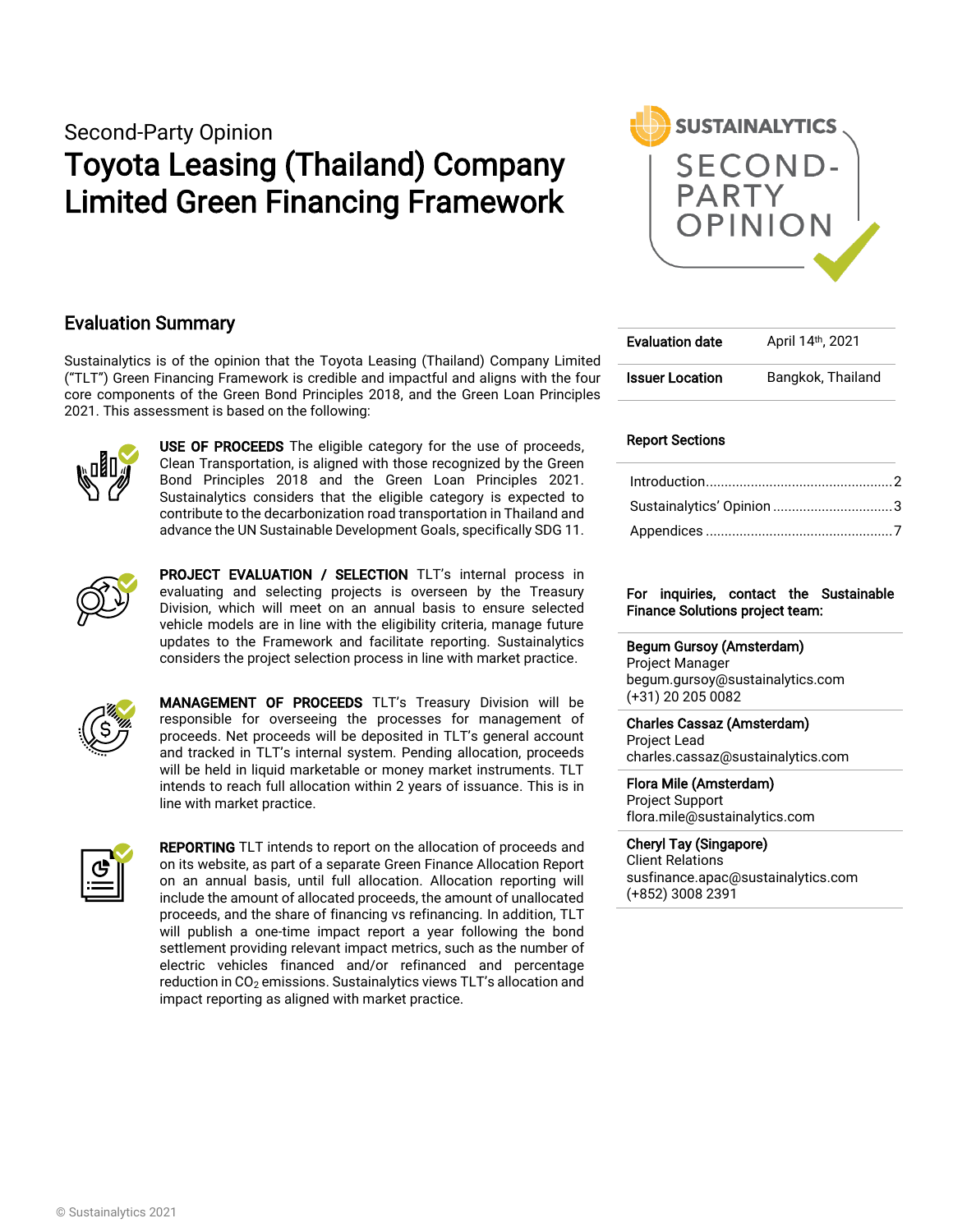

## <span id="page-1-0"></span>Introduction

Toyota Leasing (Thailand) Company Limited ("TLT", or the "Company") is an indirect majority-owned subsidiary of Toyota Motor Corporation ("TMC", or the "Group"). TLT operates as a lending institution offering insurance, vehicle tax, and transfer of services to Toyota, Lexus, and Hino dealers and customers in Thailand.

TLT has developed the Toyota Leasing (Thailand) Company Limited Green Financing Framework (the "Framework") under which it intends to issue green bonds and loans, asset-backed securities and other debtlike financing instruments, and use the proceeds to finance and/or refinance, in whole or in part, existing and/or future loans and capital leases for eligible car models that are expected to contribute to the decarbonization of road transportation in Thailand. The Framework defines eligibility criteria in one green area:

1. Clean Transportation

TLT engaged Sustainalytics to review the Toyota Leasing (Thailand) Company Limited Green Financing Framework, dated March 2021, and provide a Second-Party Opinion on the Framework's environmental credentials and its alignment with the Green Bond Principles 2018 (GBP)<sup>1</sup> and the Green Loan Principles 2021 (GLP). <sup>2</sup> This Framework has been published in a separate document. 3

### Scope of work and limitations of Sustainalytics' Second-Party Opinion

Sustainalytics' Second-Party Opinion reflects Sustainalytics' independent<sup>4</sup> opinion on the alignment of the reviewed Framework with the current market standards and the extent to which the eligible project categories are credible and impactful.

As part of the Second-Party Opinion, Sustainalytics assessed the following:

- The Framework's alignment with the Green Bond Principles 2018, as administered by ICMA, and the Green Loan Principles 2021, as administered by LMA, APLMA and LSTA. 5
- The credibility and anticipated positive impacts of the use of proceeds; and
- The alignment of the issuer's sustainability strategy and performance and sustainability risk management in relation to the use of proceeds.

For the use of proceeds assessment, Sustainalytics relied on its internal taxonomy, version 1.7.1, which is informed by market practice and Sustainalytics' expertise as an ESG research provider.

As part of this engagement, Sustainalytics held conversations with various members of TLT's management team to understand the sustainability impact of their business processes and planned use of proceeds, as well as management of proceeds and reporting aspects of the Framework. TLT representatives have confirmed (1) they understand it is the sole responsibility of TLT to ensure that the information provided is complete, accurate or up to date; (2) that they have provided Sustainalytics with all relevant information and (3) that any provided material information has been duly disclosed in a timely manner. Sustainalytics also reviewed relevant public documents and non-public information.

This document contains Sustainalytics' opinion of the Framework and should be read in conjunction with that Framework.

Any update of the present Second-Party Opinion will be conducted according to the agreed engagement conditions between Sustainalytics and TLT.

<sup>&</sup>lt;sup>1</sup> The Green Bond Principles are administered by the International Capital Market Association and are available a[t https://www.icmagroup.org/green](https://www.icmagroup.org/green-social-and-sustainability-bonds/green-bond-principles-gbp/)[social-and-sustainability-bonds/green-bond-principles-gbp/.](https://www.icmagroup.org/green-social-and-sustainability-bonds/green-bond-principles-gbp/)

<sup>&</sup>lt;sup>2</sup> The Green Loan Principles are administered by the Loan Market Association, Asia Pacific Loan Market Association and Loan Syndications & Trading Association and are available a[t https://www.lsta.org/content/green-loan-principles/](https://www.lsta.org/content/green-loan-principles/)

<sup>&</sup>lt;sup>3</sup> The Toyota Leasing (Thailand) Company Limited Green Financing Framework is available on Toyota Leasing (Thailand)'s website at: https://www.tlt.co.th/index.php

<sup>4</sup> When operating multiple lines of business that serve a variety of client types, objective research is a cornerstone of Sustainalytics and ensuring analyst independence is paramount to producing objective, actionable research. Sustainalytics has therefore put in place a robust conflict management framework that specifically addresses the need for analyst independence, consistency of process, structural separation of commercial and research (and engagement) teams, data protection and systems separation. Last but not the least, analyst compensation is not directly tied to specific commercial outcomes. One of Sustainalytics' hallmarks is integrity, another is transparency.

<sup>5</sup> In addition to the Loan Markets Association, the GLP are also administered by the Asia Pacific Loan Market Association and the Loan Syndications & Trading Association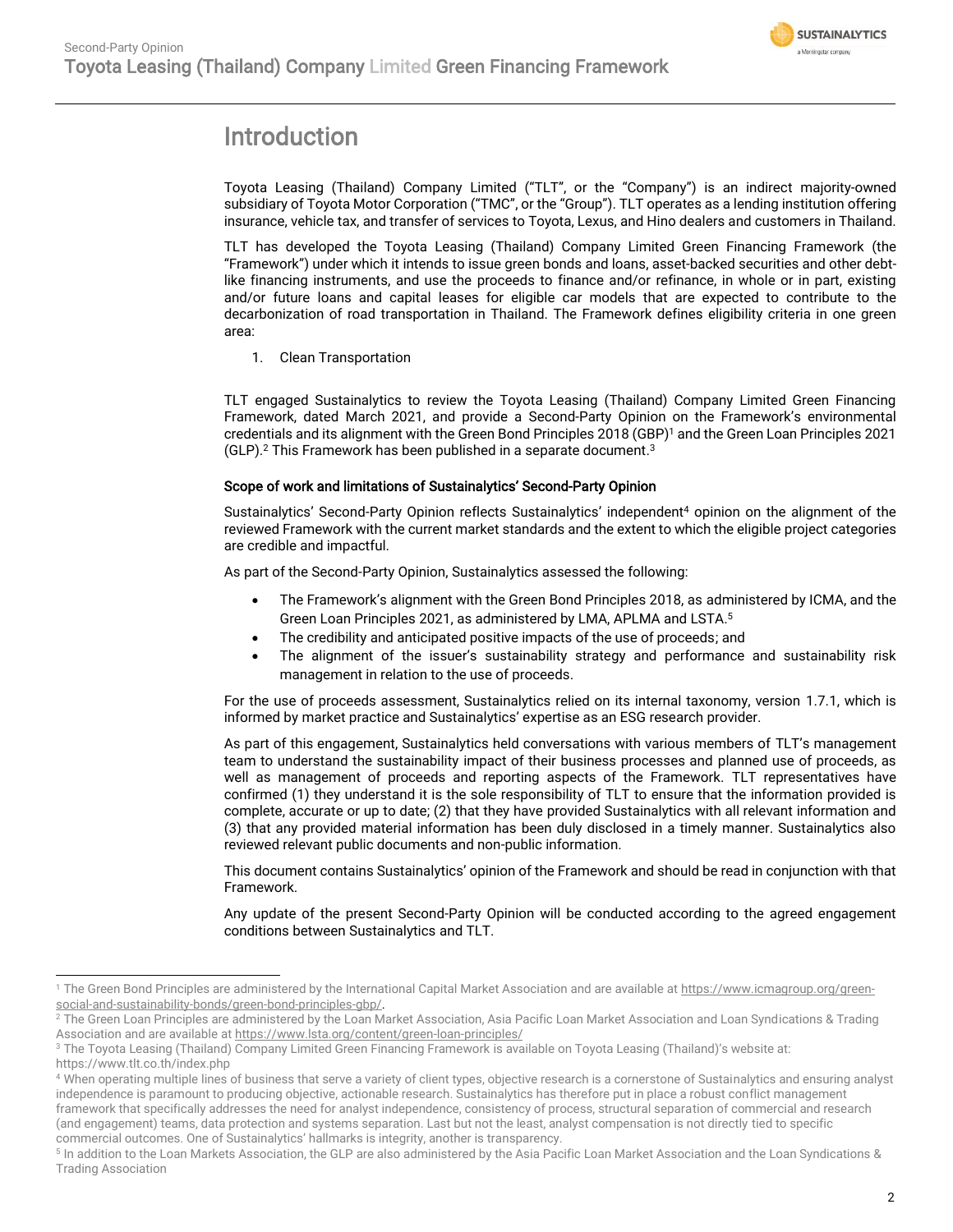

Sustainalytics' Second-Party Opinion, while reflecting on the alignment of the Framework with market standards, is no guarantee of alignment nor warrants any alignment with future versions of relevant market standards. Furthermore, Sustainalytics' Second-Party Opinion addresses the anticipated impacts of eligible projects expected to be financed with bond and loan proceeds but does not measure the actual impact. The measurement and reporting of the impact achieved through projects financed under the Framework is the responsibility of the Framework owner.

In addition, the Second-Party Opinion opines on the potential allocation of proceeds but does not guarantee the realised allocation of the bond and loan proceeds towards eligible activities.

No information provided by Sustainalytics under the present Second-Party Opinion shall be considered as being a statement, representation, warrant or argument, either in favour or against, the truthfulness, reliability or completeness of any facts or statements and related surrounding circumstances that TLT has made available to Sustainalytics for the purpose of this Second-Party Opinion.

## <span id="page-2-0"></span>Sustainalytics' Opinion

### Section 1: Sustainalytics' Opinion on the Toyota Leasing (Thailand) Company Limited Green Financing Framework

Sustainalytics is of the opinion that the Toyota Leasing (Thailand) Company Limited Green Financing Framework is credible and impactful, and aligns with the four core components of the GBP and GLP. Sustainalytics highlights the following elements of TLT's Green Bond Framework:

- Use of Proceeds:
	- The eligible category, Clean Transportation, is aligned with those recognized by the GBP and GLP. Sustainalytics notes that the projects financed under the Framework are expected to contribute to the decarbonization of road transportation in Thailand.
	- TLT has defined a two-year lookback period for its refinancing activities.
	- The Framework defines eligible vehicles as passenger vehicles that meet all four of the following criteria:
		- 1. Gasoline-electric hybrids or alternative fuel powertrain vehicles;
		- 2. Emission threshold of  $100q \text{ CO}_2$ /p-km;
		- 3. Maximum highway and city L/100 km of no more than (5.88 L/100 k); or minimum highway and city miles per gallon (MPG or MPG equivalent) of 40; and
		- 4. Thai Industrial Standard 2540-2554;
	- Sustainalytics believes that the portfolio of hybrid vehicles to be financed can contribute to the decarbonization of the transportation sector in Thailand. However, Sustainalytics considers an emission threshold of 100g  $CO_2/p$ -km to be not aligned with the Global Fuel Economy Initiative<sup>6</sup> ("GFEI") 2030 targets (which is consistent with a 2-degree scenario), and views this to be a limitation of the Framework.
	- For avoidance of doubt, TLT excludes vehicles with the following powertrains from the Framework: Conventional Internal Combustion Engines (ICEs), Liquefied Petroleum Gas (LPG), Compressed Natural Gas (CNG), Ethanol, and Biofuels.
- Project Evaluation and Selection:
	- TLT's process for the evaluation and selection of eligible vehicle will be overseen by the Treasury Division, which will meet on an annual basis to ensure vehicle selection is in line with the eligibility criteria, facilitate reporting and manage any future updates to the Framework.
	- Based on the delegation of responsibility to a specific department, Sustainalytics considers this process to be in line with market practice.
- Management of Proceeds:
	- The net proceeds of the green financing instruments will be deposited in TLT's general account and managed by the Company's Treasury Division. TLT will track the net proceeds using its

<sup>&</sup>lt;sup>6</sup> The Global Fuel Economy Initiative (GFEI) promotes fuel efficiency in cars and light duty vans, through the adoption of the cost effective fuel efficiency technologies.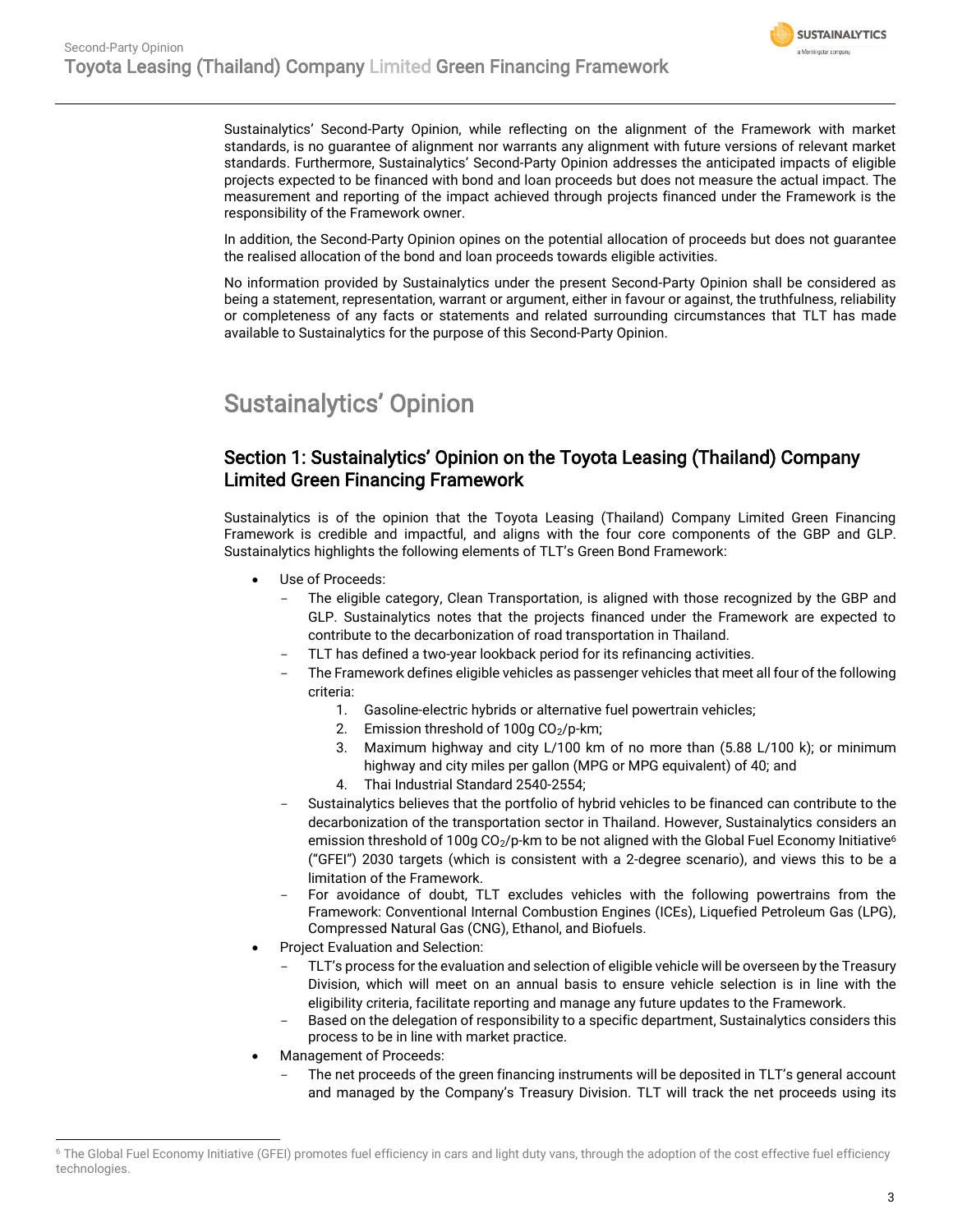

internal information system. Pending allocation, net proceeds will be held in liquid marketable or money market instruments. TLT intends to reach full allocation within 2 years of issuance.

- Based on these elements, Sustainalytics considers this process to be in line with market practice.
- Reporting:
	- TLT intends to report on the allocation of proceeds on its website, on an annual basis, until full allocation. TLT will prepare a Green Financing Allocation Report that will include the amount of allocated proceeds and unallocated proceeds, and the share of financing vs refinancing.
	- On impact reporting, TLT intends to prepare a one-time impact report, one year following the settlement of the bond. This report, which will be publicly available on TLT's website, will include the number of electrified vehicles financed, and the percentage reduction in  $CO<sub>2</sub>$  emissions form electrified vehicles.
	- Based on commitments to both allocation and impact reporting, Sustainalytics considers this process to be in line with market practice.

### Alignment with Green Bond Principles 2018 and Green Loan Principles 2021

Sustainalytics has determined that the Toyota Leasing (Thailand) Company Limited Green Financing Framework aligns to the four core components of the GBP and GLP. For detailed information please refer to Appendix 1: Green Bond/Green Bond Programme External Review Form.

### Section 2: Sustainability Strategy of TLT

### Contribution of framework to Toyota Leasing (Thailand)'s sustainability strategy

As a majority-owned subsidiary of Toyota Motor Corporation, TLT follows the sustainability strategy developed by the Group. Therefore, Sustainalytics focused on the Group's sustainability strategy in the following section.

In 2015, Toyota introduced the "Toyota Environmental Challenge 2050", which defines six long-term goals to reduce the environmental impact of Toyota globally and support the achievement of the UN Sustainable Development Goals ("SDGs"). <sup>7</sup> Examples of these goals to be achieved for Toyota by 2050 are to (i) reduce global average CO<sub>2</sub> emissions from new vehicles by 90% from Toyota's 2010 global level; (ii) achieve zero CO<sub>2</sub> emissions at all facilities worldwide by 2050; (iii) eliminate all CO<sub>2</sub> emissions throughout the entire vehicle life cycle<sup>8</sup>; (iv) minimize water usage and implement water discharge management; and (v) promote global deployment of end-of-life vehicle treatment, recycling technologies, and systems.

To achieve the Toyota Environmental Challenge 2050, Toyota set short- to medium-term goals including the 2025 Target and the 2030 Milestone. In its 2020 Environmental Report, Toyota reports on the progress towards its goals, as followed: (i) Toyota has reduced the global average  $CO<sub>2</sub>$  emissions from new vehicles by 22%, reduced the global emissions of its plants by 8.9% compared to 2013 levels, achieved an 11.5% renewable energy introduction rate at its facilities for renewable power generation, and conducted life-cycle CO<sup>2</sup> assessment for multiple vehicle models, (ii) decreased water usage per vehicle produced by 35% compared to 2002 levels. To promote the recycling of vehicles, Toyota advanced its Global Car-to-Car-Recycle Project by the establishment of a 3R scheme which focuses on promoting the rebuilt, reuse, and recycle of onboard batteries in the US, China, Europe, and Asia. Moreover, Toyota has established a system in Thailand for HEV battery collection and recycling.

Sustainalytics is of the opinion that the Toyota Leasing (Thailand) Company Limited Green Financing Framework is aligned with Toyota's global sustainability strategy and initiative, and the Framework will further the Group's action on its key environmental priorities.

### Well-positioned to address common environmental and social risks associated with the projects

While Sustainalytics recognizes that the net proceeds from the bonds, loans, asset backed securities and other debt-like financing instruments issued under the Framework will be directed towards eligible projects that are expected to have positive environmental impact, Sustainalytics is aware that such eligible projects could also lead to negative environmental and social outcomes. For the deployment of hybrid or alternative powertrain vehicles, the most relevant risks include the environmental and social impacts of electric vehicle

<sup>7</sup> Toyota 2020 Environmental Report, at[: https://global.toyota/pages/global\\_toyota/sustainability/report/er/er20\\_en.pdf](https://global.toyota/pages/global_toyota/sustainability/report/er/er20_en.pdf)

<sup>8</sup> Toyota 2020 Environmental Report, "Life Cycle Zero CO2 Emissions Throughout the Entire Vehicle Life Cycle", (2020) at:

[https://global.toyota/pages/global\\_toyota/sustainability/report/er/er20\\_en.pdf#page=23](https://global.toyota/pages/global_toyota/sustainability/report/er/er20_en.pdf#page=23)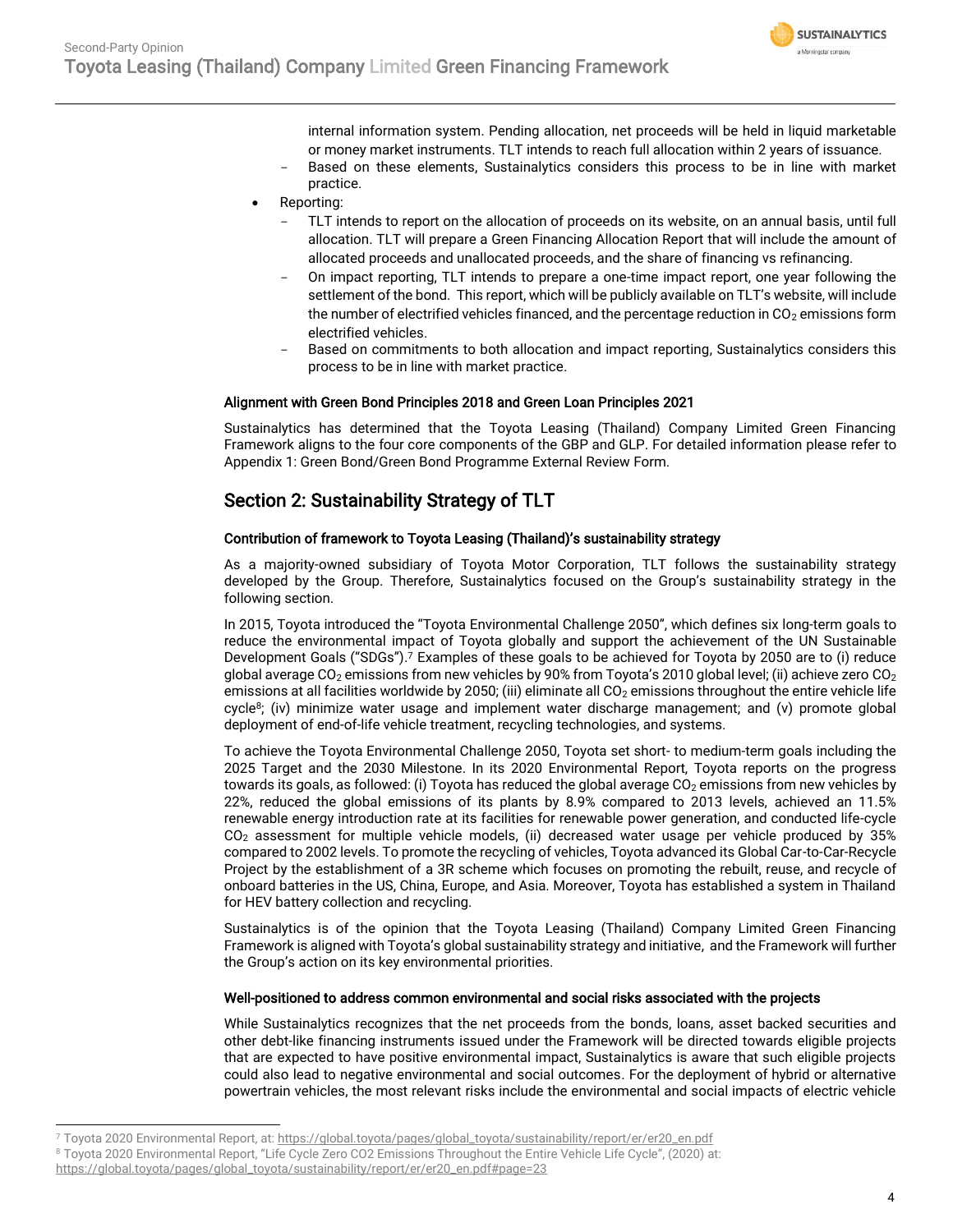

supply chains, including batteries, and road safety risks. Additionally, consumer lending involves financial risks for the offering entity as well as risks to the borrower. Sustainalytics is of the opinion that TLT is able to manage and/or mitigate potential risks through implementation of the following:

- In FY2016, the Group introduced the CDP Supply Chain Program, which covers 84% of Toyota's suppliers, to strengthen and support its environmental initiatives conducted with its suppliers and assess environmental risks and opportunities across its supply chain.<sup>9</sup>
- Toyota Daihatsu Engineeing & Manufacturing has developed the Green Purchasing Guideline<sup>10</sup> as part of which Toyota requires all of its business partners and suppliers to undertake green, environmentally friendly initiatives such as the establishment of an environmental management system, the reduction of GHG emissions, reduction of water use, the promotion of resource recycling, and the management of chemical substances.
- For the establishment of environmental management system, all business partners, domestic and overseas production affiliates are required to acquire ISO 14001 (Environmental Management) certification. Moreover, to ensure that environmental management is considered throughout the product life cycle of delivered products, the Green Purchasing Guidelines require business partners to submit environmental data (energy consumprion during parts or raw material production, GHG emission, waste volumes) for Toyota's Eco-Vehicle Assessment System. Furthermore, the guidelines require business partners to reduce GHG emissions throughout the product life-cycle, materials, operation base, logistics, use stage, disposal and recycling.
- Moreover, TLT has shared its lending policies and due diligence procedures with Sustainalytics, which Sustainalytics assessed on a confidential basis. The policies aim at preventing TLT from risks related to money laundering, counter-terrorism, and proliferation of weapons of mass destruction financing. For example, they specify that TLT must conduct know your customer ("KYC") on an occasional client, preventing TLT from being used by criminal elements for money laundering. Such policies ensure that risks pertaining to customer lending for the offering entity are well-managed by the Issuer.

Sustainalytics recognizes that some risks related to the use of cars such as road safety, and vehicle end of life management, which TLT supports through its leasing business, cannot be mitigated by TLT, and are instead dependent on customers and other third parties. Overall, Sustainalytics is of the opinion that TLT is well positioned to address common environmental and social risks associated with its green transaction.

### Section 3: Impact of Use of Proceeds

The use of proceeds category is aligned with those recognized by the GBP and GLP. Sustainalytics has focused on the importance of greening Thailand's vehicle fleet below where the impact is specifically relevant in the local context.

### Reducing the contribution of road transportation to air pollution and GHG emissions

<span id="page-4-0"></span>The transportation sector contributes significantly to climate change and air pollution, generating negative impacts on human health and the environment.<sup>11</sup> In 2017, Thailand's transportation sector accounted for approximately 23% of  $CO<sub>2</sub>$  emissions, and one-third of the country's final energy consumption, making it a crucial sector for reducing Thailand's emissions and achieving its climate goals. 12,13,14 As part of its nationally determined contribution under the Paris Agreement, Thailand targets to reduce GHG emissions by 20.8% by 2030 from the projected business-as-usual levels. [14](#page-4-0) In addition, Thailand's Energy Efficiency Plan (2015-30) targets a 30% energy demand reduction by 2036 by focusing mainly on the transport and industrial sectors.<sup>[14](#page-4-0)</sup>

As Thailand's transportation sector relies 85% upon on-road transportation, transitioning to low-carbon private vehicles has an important role in the decarbonization of Thailand's transportation sector.<sup>15</sup> In light of this,

<sup>9</sup> Toyota 2020 Sustainability Data Book, at[: https://global.toyota/pages/global\\_toyota/sustainability/report/sdb/sdb20\\_en.pdf](https://global.toyota/pages/global_toyota/sustainability/report/sdb/sdb20_en.pdf)

<sup>10</sup> Toyota Green Purchasing Guideline, at: https://global.toyota/pages/global\_toyota/sustainability/esg/toyota\_green\_purchasing\_guidelines\_en.pdf <sup>11</sup> UN Environment Programme, "Sustainable Transport and Air Pollution"

<sup>12</sup> Ministry of Transport, "Transport Statistics 2018", (2020), at: [https://stat.mot.go.th/wp-content/uploads/2020/12/Transport-Statistics-2018-](https://stat.mot.go.th/wp-content/uploads/2020/12/Transport-Statistics-2018-Complete.pdf) [Complete.pdf](https://stat.mot.go.th/wp-content/uploads/2020/12/Transport-Statistics-2018-Complete.pdf)

<sup>13</sup> Worldometer, "Thailand CO2 emissions", at: <https://www.worldometers.info/co2-emissions/thailand-co2-emissions/>

<sup>&</sup>lt;sup>14</sup> IEA, "Putting a price on carbon - an efficient way for Thailand to meet its bold emission target", (2020), at: [https://www.iea.org/articles/putting-a](https://www.iea.org/articles/putting-a-price-on-carbon-an-efficient-way-for-thailand-to-meet-its-bold-emission-target)[price-on-carbon-an-efficient-way-for-thailand-to-meet-its-bold-emission-target](https://www.iea.org/articles/putting-a-price-on-carbon-an-efficient-way-for-thailand-to-meet-its-bold-emission-target)

<sup>15</sup> Asia Center for Transportation Studies, "Transportation Infrastructure Development in Thailand", at:

<https://www.uncrd.or.jp/content/documents/5602Presentation%205%20-%20Module%202%20-%20Mr.%20Surachet%20Pravinvongvuth.pdf>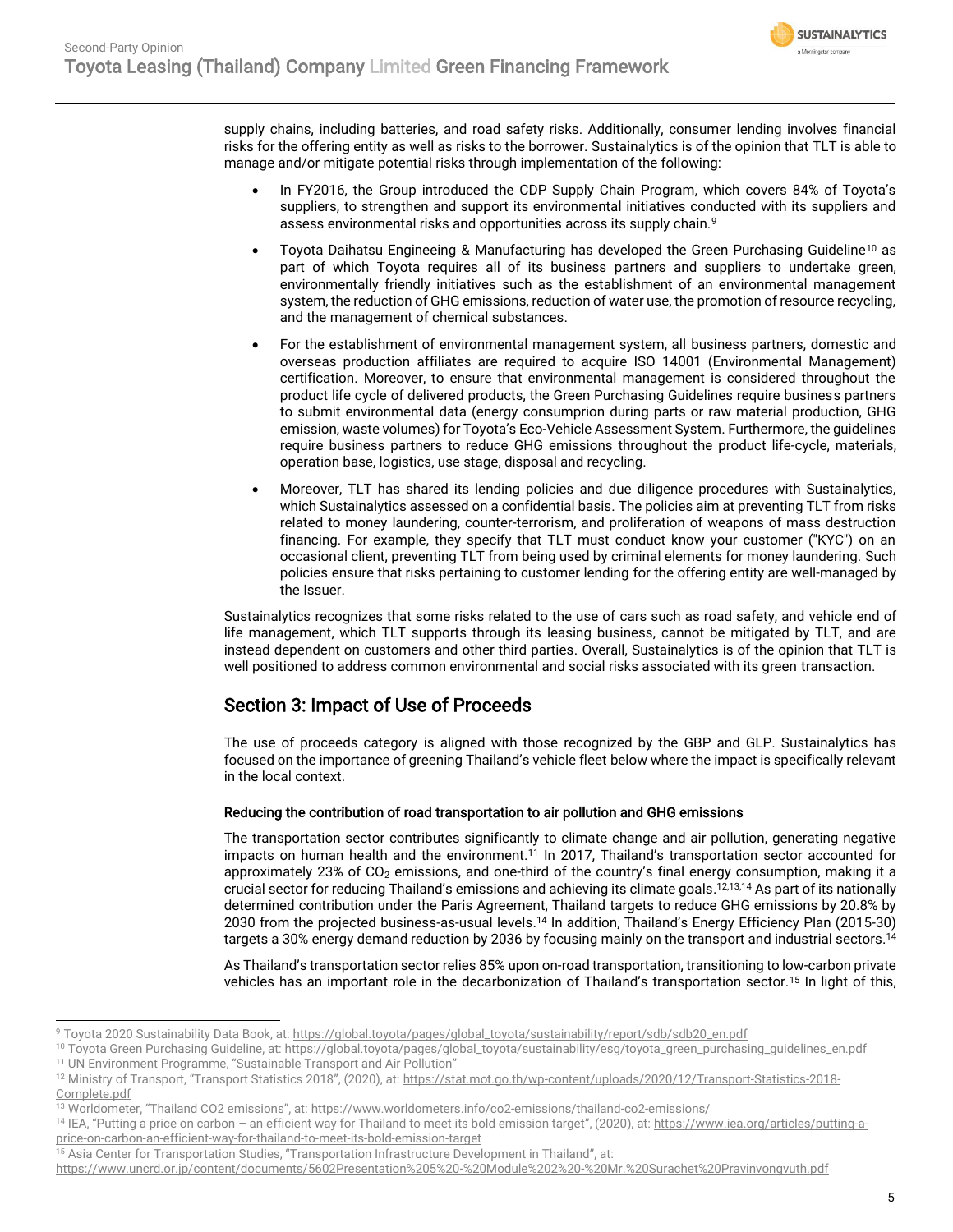

Thailand aims to increase electric vehicle production to 30% by 2030.<sup>16</sup> While the number of registered hybrid electric vehicles (HEVs), and plug-in hybrid vehicles (PHEVs), and battery electric vehicles (BEVs) was only 84 thousand in 2018, <sup>17</sup> Thailand aims to have 1.2 million electric vehicles nationwide by 2036. HEVs provide a low-carbon alternative to internal combustion engine vehicles due to their higher fuel efficiency, lower GHG emissions, and air quality improvements.<sup>18</sup> As such, Sustainalytics considers the financing of HEVs impactful and notes that it could contribute to decarbonizing road transportation in Thailand.

Sustainalytics is of the opinion that the loans and leases funded under the Framework are impactful and could contribute to decarbonizing the transportation sector in Thailand while assisting the country in meeting its emission reduction targets.

### Alignment with/contribution to SDGs

The Sustainable Development Goals (SDGs) were set in September 2015 by the United Nations General Assembly and form an agenda for achieving sustainable development by the year 2030. The bonds and loans issued under the Toyota Leasing (Thailand) Company Limited Green Financing Framework advances the following SDG and target:

| Use of Proceeds<br>Category | <b>SDG</b>                                | <b>SDG target</b>                                                                                                                                                                                                                                                                                                            |
|-----------------------------|-------------------------------------------|------------------------------------------------------------------------------------------------------------------------------------------------------------------------------------------------------------------------------------------------------------------------------------------------------------------------------|
| <b>Clean Transportation</b> | 11. Sustainable Cities and<br>Communities | 11.2 By 2030, provide access to safe,<br>affordable, accessible and sustainable<br>transport systems for all, improving road<br>safety, notably by expanding public transport,<br>with special attention to the needs of those in<br>vulnerable situations, women, children, persons<br>with disabilities and older persons. |

### **Conclusion**

TLT has developed the Toyota Leasing (Thailand) Company Limited Green Financing Framework under which it may issue green bonds and loans, asset backed securities and other debt-like financing instruments, and the use of proceeds to finance and/or refinance low-carbon vehicles. Sustainalytics considers that the projects funded by the green bond proceeds are expected to contribute to the decarbonization of road transportation in Thailand.

The Toyota Leasing (Thailand) Company Limited Green Financing Framework outlines a process by which proceeds will be tracked, allocated, and managed, and commitments have been made for reporting on the allocation and impact of the use of proceeds. Furthermore, Sustainalytics believes that the Toyota Leasing (Thailand) Company Limited Green Financing Framework is aligned with the overall sustainability strategy of the company and that the green use of proceeds category will contribute to the advancement of the UN Sustainable Development Goals 11. Additionally, Sustainalytics is of the opinion that TLT has adequate measures to identify, manage and mitigate environmental and social risks commonly associated with the eligible projects funded by the use of proceeds.

Based on the above, Sustainalytics is confident that Toyota Leasing (Thailand) Limited is well-positioned to issue green bonds and that the Toyota Leasing (Thailand) Company Limited Green Financing Framework is robust, transparent, and in alignment with the four core components of the Green Bond Principles 2018 and Green Loan Principles 2021.

<sup>16</sup> Bloomberg, "Thailand targets 30% electric-car production to tackle pollution", at: [https://www.bloomberg.com/news/articles/2021-02-09/thailand](https://www.bloomberg.com/news/articles/2021-02-09/thailand-targets-30-electric-car-production-to-tackle-pollution)[targets-30-electric-car-production-to-tackle-pollution](https://www.bloomberg.com/news/articles/2021-02-09/thailand-targets-30-electric-car-production-to-tackle-pollution)

<sup>17</sup> KPMG, "Electric vehicle trends", at: <https://home.kpmg/th/en/home/insights/2018/02/th-electric-vehicles-industry-focus.html>

<sup>18</sup> Singh, V., K., et al., (2019), "A comprehensive review on hybrid electric vehicles: archistectures and components", Journal of Modern Transportation, at: <https://link.springer.com/article/10.1007/s40534-019-0184-3>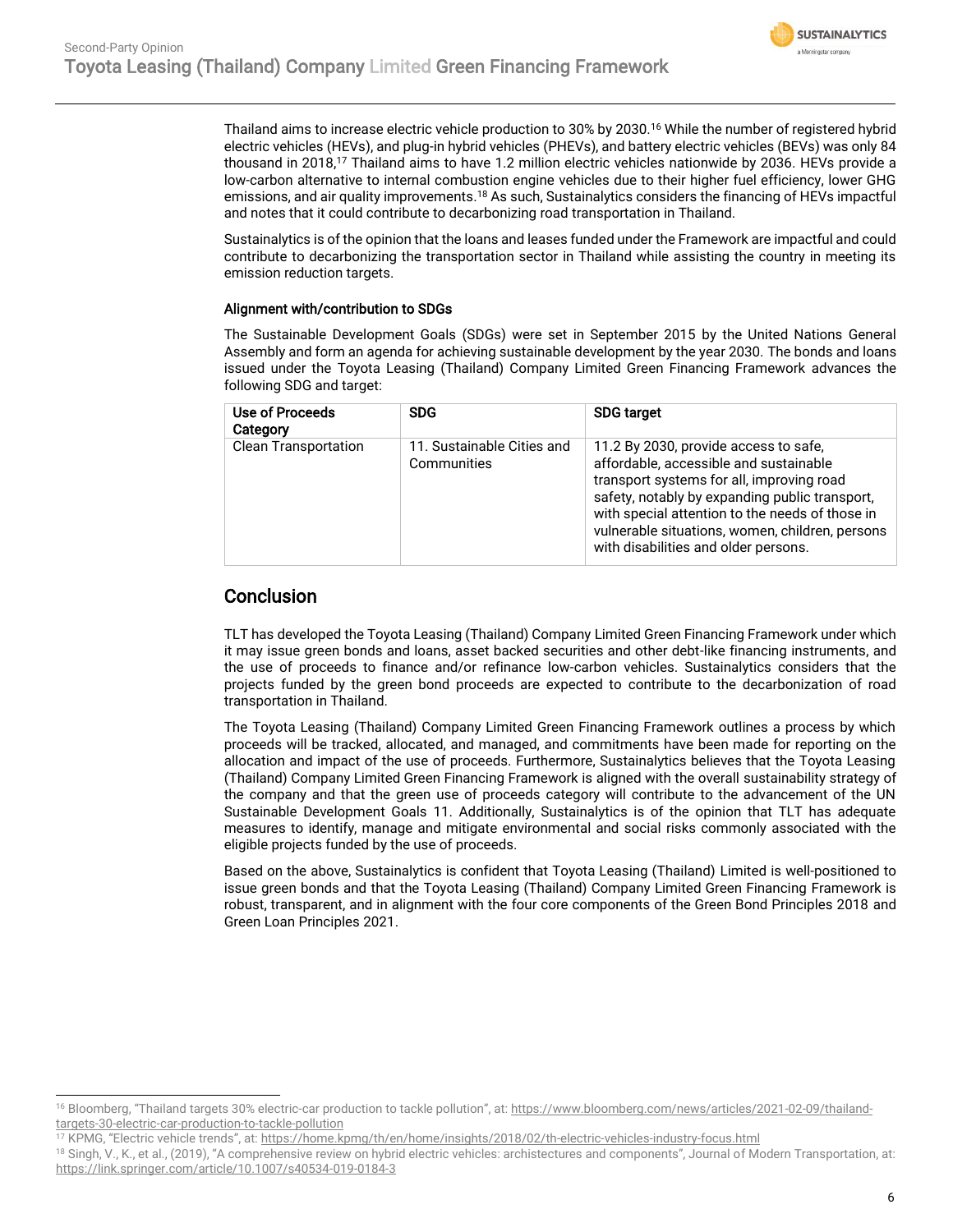

## <span id="page-6-0"></span>Appendix

## Appendix 1: Green Bond / Green Bond Programme - External Review Form

### Section 1. Basic Information

| Issuer name:                                                           | Toyota Leasing (Thailand) Company Limited                                     |
|------------------------------------------------------------------------|-------------------------------------------------------------------------------|
| Green Bond ISIN or Issuer Green Bond Framework<br>Name, if applicable: | Toyota Leasing (Thailand) Company Limited Green<br><b>Financing Framework</b> |
| Review provider's name:                                                | <b>Sustainalytics</b>                                                         |
| Completion date of this form:                                          | April 14 <sup>th</sup> , 2021                                                 |
|                                                                        |                                                                               |

Publication date of review publication:

### Section 2. Review overview

### SCOPE OF REVIEW

The following may be used or adapted, where appropriate, to summarise the scope of the review.

The review assessed the following elements and confirmed their alignment with the GBP:

| ⊠                          | Use of Proceeds                             |   | Process for Project Evaluation and<br>Selection |  |  |
|----------------------------|---------------------------------------------|---|-------------------------------------------------|--|--|
| ⊠                          | Management of Proceeds                      |   | Reporting                                       |  |  |
| ROLE(S) OF REVIEW PROVIDER |                                             |   |                                                 |  |  |
| ⊠                          | Consultancy (incl. 2 <sup>nd</sup> opinion) | П | Certification                                   |  |  |
|                            | Verification                                | П | Rating                                          |  |  |

□ Other (*please specify)*:

Note: In case of multiple reviews / different providers, please provide separate forms for each review.

### EXECUTIVE SUMMARY OF REVIEW and/or LINK TO FULL REVIEW (if applicable)

Please refer to Evaluation Summary above.

### Section 3. Detailed review

Reviewers are encouraged to provide the information below to the extent possible and use the comment section to explain the scope of their review.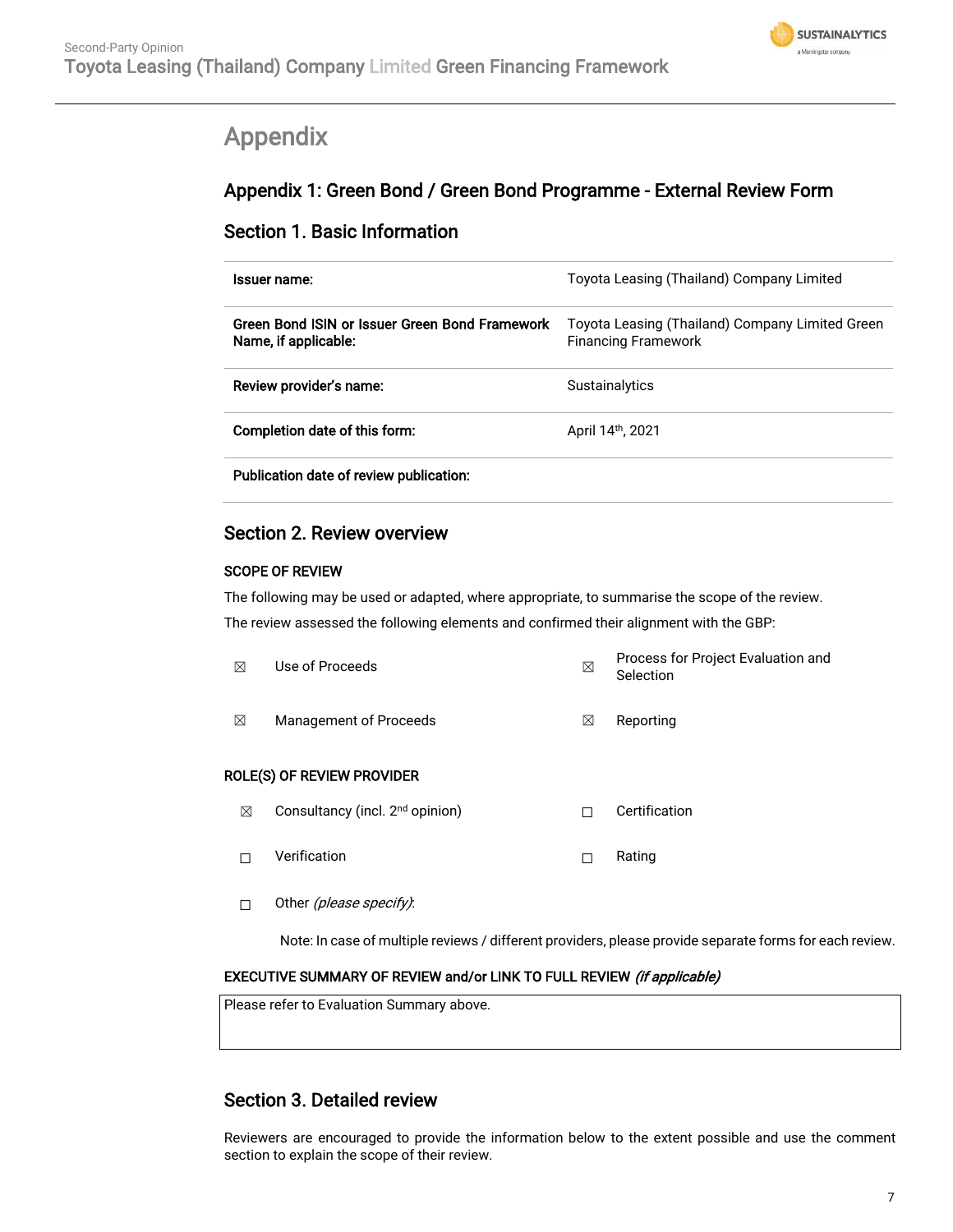

### 1. USE OF PROCEEDS

#### Overall comment on section (if applicable):

The eligible category for the use of proceeds Clean Transportation with those recognized by the Green Bond Principles 2018 and the Green Loan Principles 2021. Sustainalytics considers that the eligible category is expected to contribute to the decarbonization road transportation in Thailand and advance the UN Sustainable Development Goals, specifically SDG 11.

#### Use of proceeds categories as per GBP:

| $\Box$ | Renewable energy                                                                                                               |   | Energy efficiency                                                                  |
|--------|--------------------------------------------------------------------------------------------------------------------------------|---|------------------------------------------------------------------------------------|
| п      | Pollution prevention and control                                                                                               |   | Environmentally sustainable management of<br>living natural resources and land use |
| □      | Terrestrial and aquatic biodiversity<br>conservation                                                                           | ⊠ | Clean transportation                                                               |
| п      | Sustainable water and wastewater<br>management                                                                                 | П | Climate change adaptation                                                          |
| □      | Eco-efficient and/or circular economy<br>adapted products, production technologies<br>and processes                            | П | Green buildings                                                                    |
| □      | Unknown at issuance but currently expected<br>to conform with GBP categories, or other<br>eligible areas not yet stated in GBP | п | Other <i>(please specify)</i> :                                                    |

If applicable please specify the environmental taxonomy, if other than GBP:

### 2. PROCESS FOR PROJECT EVALUATION AND SELECTION

Overall comment on section (if applicable):

TLT's internal process in evaluating and selecting projects is overseen by the Treasury Division, which will meet on an annual basis to ensure selected vehicle models are in line with the eligibility criteria, manage future updates to the Framework and facilitate reporting. Sustainalytics considers the project selection process in line with market practice

### Evaluation and selection

- $\boxtimes$  Credentials on the issuer's environmental sustainability objectives
- $\boxtimes$  Defined and transparent criteria for projects eligible for Green Bond proceeds
- $\boxtimes$  Documented process to determine that projects fit within defined categories
- $\boxtimes$  Documented process to identify and manage potential ESG risks associated with the project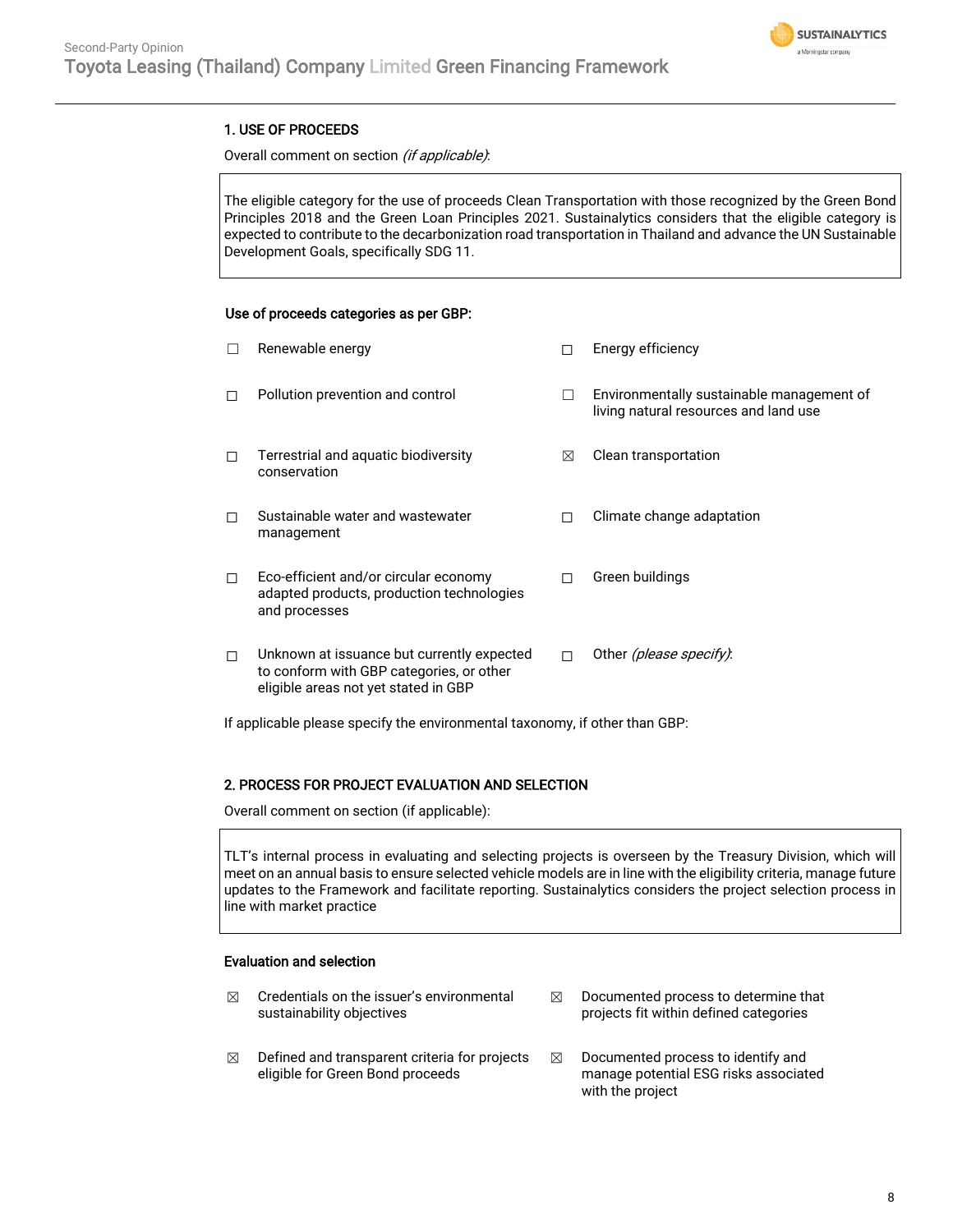

 $\boxtimes$  Summary criteria for project evaluation and selection publicly available  $\Box$  Other (please specify):

#### Information on Responsibilities and Accountability

- $\boxtimes$  Evaluation / Selection criteria subject to external advice or verification ☐ In-house assessment
- ☐ Other (please specify):

#### 3. MANAGEMENT OF PROCEEDS

Overall comment on section (if applicable):

TLT's Treasury Division will be responsible for overseeing the processes for management of proceeds. Net proceeds will be deposited in TLT's general account and tracked in TLT's internal system. Pending allocation, proceeds will be held in liquid marketable or money market instruments. TLT intends to reach full allocation within 2 years of issuance. This is in line with market practice.

### Tracking of proceeds:

- $\boxtimes$  Green Bond proceeds segregated or tracked by the issuer in an appropriate manner
- $\boxtimes$  Disclosure of intended types of temporary investment instruments for unallocated proceeds
- □ Other (please specify):

#### Additional disclosure:

- 
- $\Box$  Allocations to future investments only  $\boxtimes$  Allocations to both existing and future investments
- $\Box$  Allocation to individual disbursements  $\Box$  Allocation to a portfolio of
- disbursements
- $\boxtimes$  Disclosure of portfolio balance of unallocated proceeds
- □ Other *(please specify)*:

#### 4. REPORTING

Overall comment on section (if applicable):

TLT intends to report on the allocation of proceeds and on its website, as part of a separate Green Finance Allocation Report on an annual basis, until full allocation. Allocation reporting will include the amount of allocated proceeds, the amount of unallocated proceeds, and the share of financing vs refinancing. In addition, TLT will publish a one-time impact report a year following the bond settlement providing relevant impact metrics, such as number of electric vehicles financed and/or refinanced and percentage reduction in  $CO<sub>2</sub>$ emissions. Sustainalytics views TLT's allocation and impact reporting as aligned with market practice.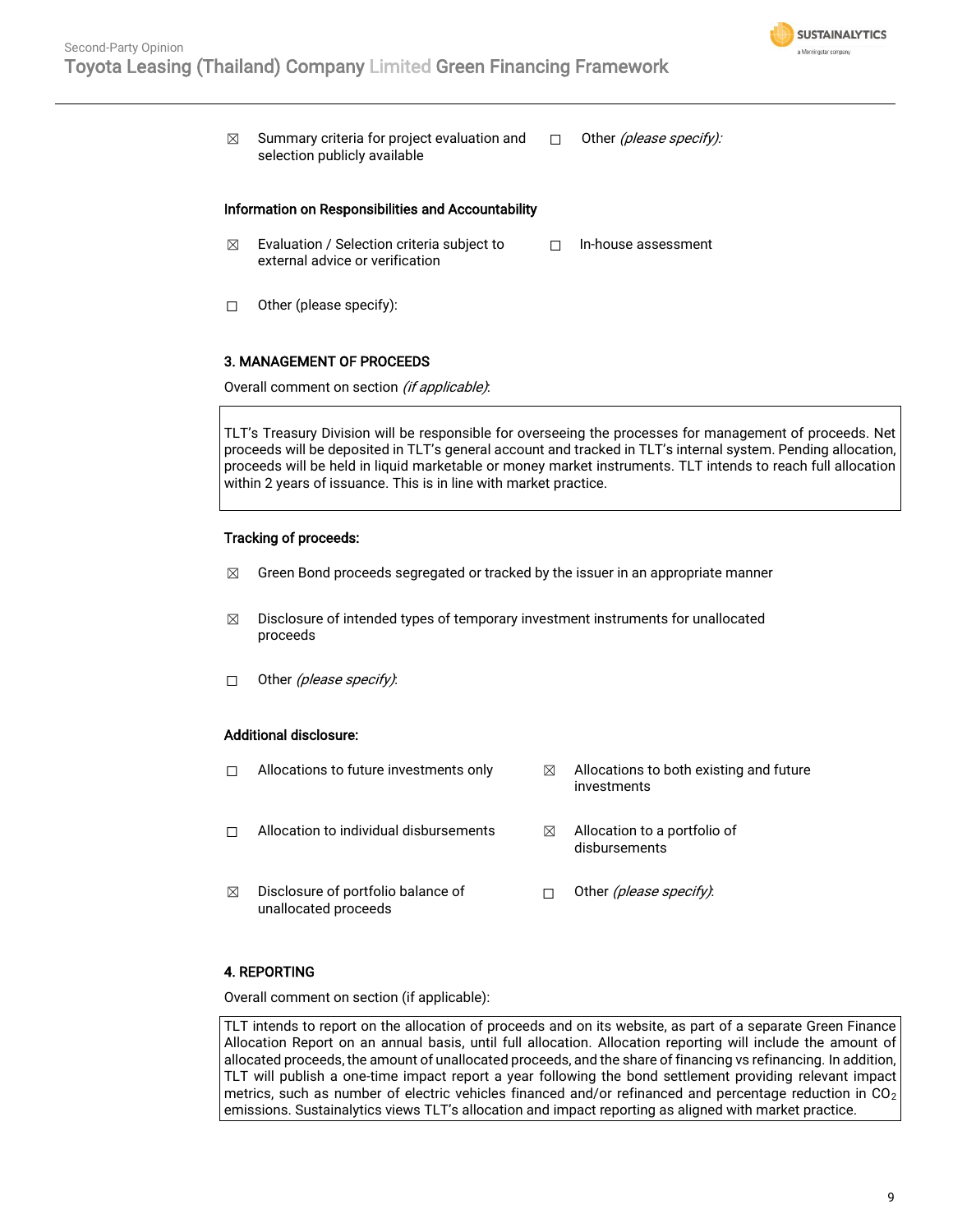

| Use of proceeds reporting:                                                                         |                                                                                                             |                                  |             |                                                   |                                                                                   |
|----------------------------------------------------------------------------------------------------|-------------------------------------------------------------------------------------------------------------|----------------------------------|-------------|---------------------------------------------------|-----------------------------------------------------------------------------------|
| $\Box$                                                                                             | Project-by-project                                                                                          |                                  | $\boxtimes$ | On a project portfolio basis                      |                                                                                   |
| $\Box$                                                                                             | Linkage to individual bond(s)                                                                               |                                  | $\Box$      | Other (please specify):                           |                                                                                   |
|                                                                                                    |                                                                                                             | Information reported:            |             |                                                   |                                                                                   |
|                                                                                                    | ⊠                                                                                                           | Allocated amounts                |             | ⊠                                                 | Green Bond financed share of total<br>investment                                  |
|                                                                                                    | □                                                                                                           | Other (please specify):          |             |                                                   |                                                                                   |
|                                                                                                    |                                                                                                             | Frequency:                       |             |                                                   |                                                                                   |
|                                                                                                    | ⊠                                                                                                           | Annual                           |             | $\Box$                                            | Semi-annual                                                                       |
|                                                                                                    | □                                                                                                           | Other (please specify):          |             |                                                   |                                                                                   |
|                                                                                                    | Impact reporting:                                                                                           |                                  |             |                                                   |                                                                                   |
| $\Box$                                                                                             | Project-by-project                                                                                          |                                  | ⊠           | On a project portfolio basis                      |                                                                                   |
| $\Box$                                                                                             | Linkage to individual bond(s)                                                                               |                                  | $\Box$      | Other (please specify):                           |                                                                                   |
| Information reported (expected or ex-post):                                                        |                                                                                                             |                                  |             |                                                   |                                                                                   |
|                                                                                                    | ⊠                                                                                                           | <b>GHG Emissions / Savings</b>   |             | $\Box$                                            | <b>Energy Savings</b>                                                             |
|                                                                                                    | □                                                                                                           | Decrease in water use            |             | □                                                 | Other ESG indicators (please<br>specify): number of electric<br>vehicles financed |
|                                                                                                    |                                                                                                             | Frequency                        |             |                                                   |                                                                                   |
|                                                                                                    | $\Box$                                                                                                      | Annual                           |             | □                                                 | Semi-annual                                                                       |
|                                                                                                    | ⊠                                                                                                           | Other (please specify): one-time |             |                                                   |                                                                                   |
| <b>Means of Disclosure</b>                                                                         |                                                                                                             |                                  |             |                                                   |                                                                                   |
| □                                                                                                  | Information published in financial report                                                                   |                                  | $\Box$      | Information published in sustainability<br>report |                                                                                   |
| ⊠                                                                                                  | Information published in ad hoc<br>documents                                                                |                                  | П           | Other (please specify):                           |                                                                                   |
| □                                                                                                  | Reporting reviewed (if yes, please specify which parts of the reporting are subject to<br>external review): |                                  |             |                                                   |                                                                                   |
| Where appropriate, please specify name and date of publication in the useful links section.        |                                                                                                             |                                  |             |                                                   |                                                                                   |
| USEFUL LINKS (e.g. to review provider methodology or credentials, to issuer's documentation, etc.) |                                                                                                             |                                  |             |                                                   |                                                                                   |

https://www.tlt.co.th/index.php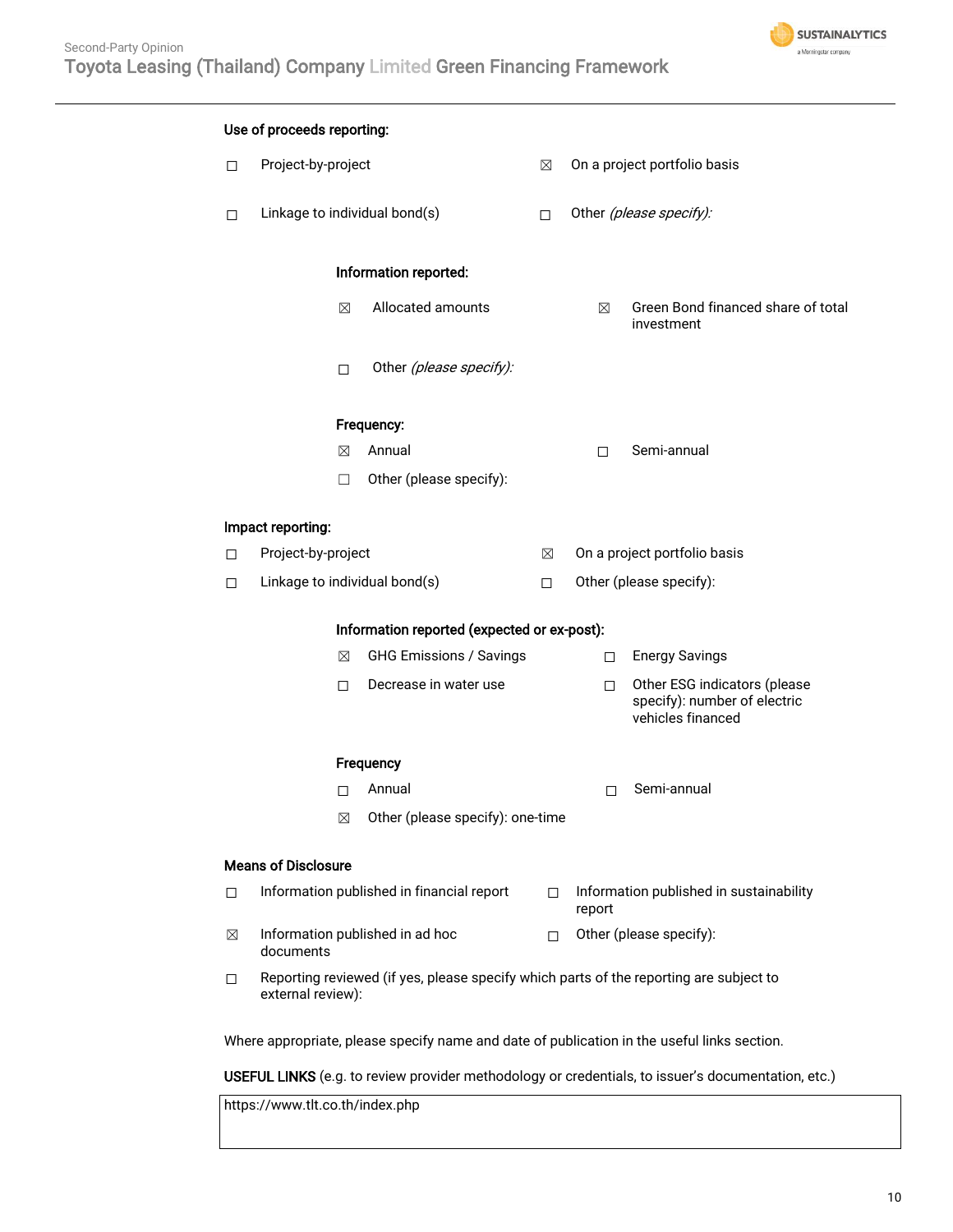

### SPECIFY OTHER EXTERNAL REVIEWS AVAILABLE, IF APPROPRIATE

### Type(s) of Review provided:

- $\boxtimes$  Consultancy (incl. 2<sup>nd</sup> opinion)  $\Box$  Certification
- ☐ Verification / Audit ☐ Rating
- $\Box$  Other *(please specify):*

### Review provider(s): Date of publication:

### ABOUT ROLE(S) OF INDEPENDENT REVIEW PROVIDERS AS DEFINED BY THE GBP

- i. Second-Party Opinion: An institution with environmental expertise, that is independent from the issuer may issue a Second-Party Opinion. The institution should be independent from the issuer's adviser for its Green Bond framework, or appropriate procedures, such as information barriers, will have been implemented within the institution to ensure the independence of the Second-Party Opinion. It normally entails an assessment of the alignment with the Green Bond Principles. In particular, it can include an assessment of the issuer's overarching objectives, strategy, policy and/or processes relating to environmental sustainability, and an evaluation of the environmental features of the type of projects intended for the Use of Proceeds.
- ii. Verification: An issuer can obtain independent verification against a designated set of criteria, typically pertaining to business processes and/or environmental criteria. Verification may focus on alignment with internal or external standards or claims made by the issuer. Also, evaluation of the environmentally sustainable features of underlying assets may be termed verification and may reference external criteria. Assurance or attestation regarding an issuer's internal tracking method for use of proceeds, allocation of funds from Green Bond proceeds, statement of environmental impact or alignment of reporting with the GBP, may also be termed verification.
- iii. Certification: An issuer can have its Green Bond or associated Green Bond framework or Use of Proceeds certified against a recognised external green standard or label. A standard or label defines specific criteria, and alignment with such criteria is normally tested by qualified, accredited third parties, which may verify consistency with the certification criteria.
- iv. Green Bond Scoring/Rating: An issuer can have its Green Bond, associated Green Bond framework or a key feature such as Use of Proceeds evaluated or assessed by qualified third parties, such as specialised research providers or rating agencies, according to an established scoring/rating methodology. The output may include a focus on environmental performance data, the process relative to the GBP, or another benchmark, such as a 2-degree climate change scenario. Such scoring/rating is distinct from credit ratings, which may nonetheless reflect material environmental risks.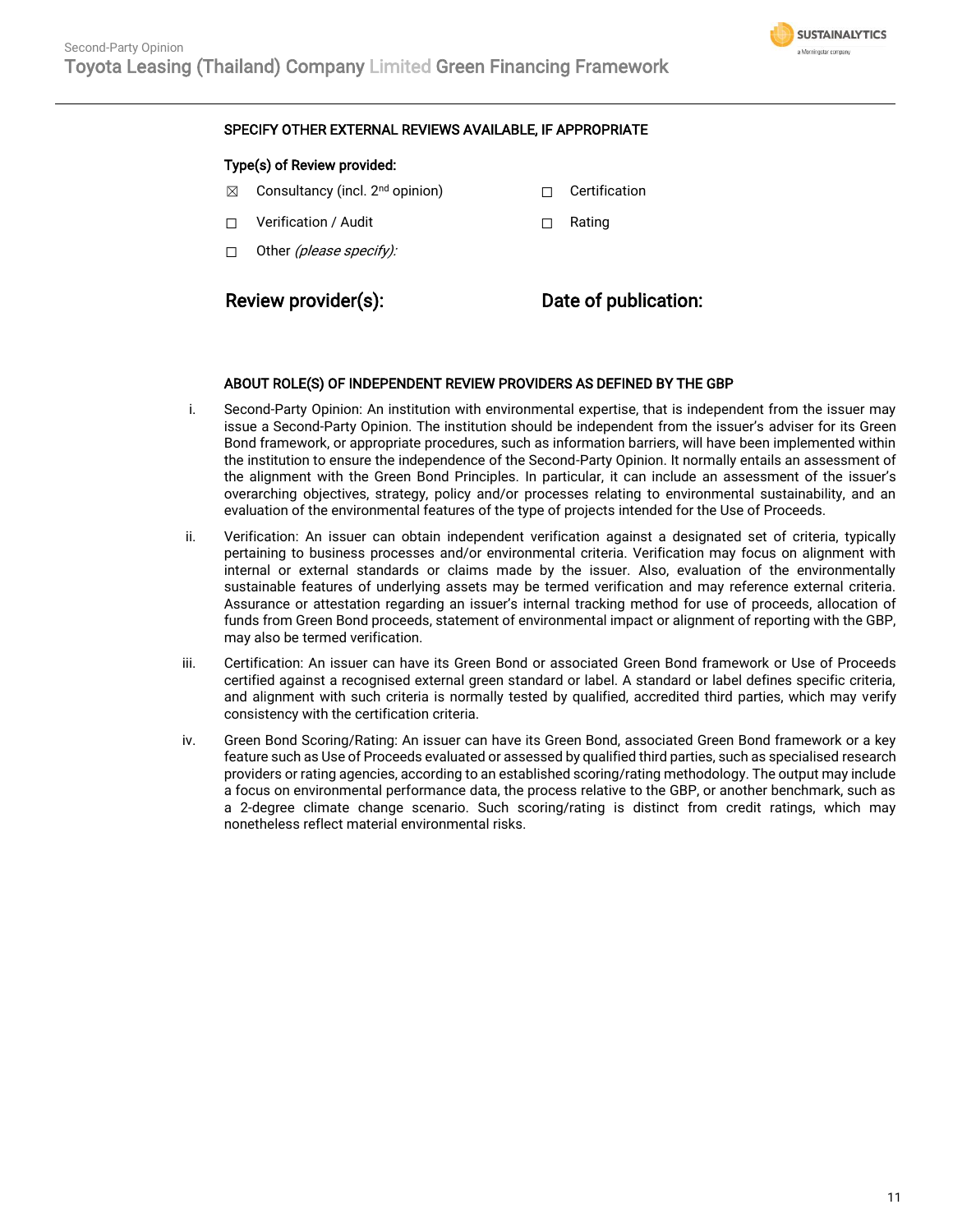

## **Disclaimer**

### Copyright ©2021 Sustainalytics. All rights reserved.

The information, methodologies and opinions contained or reflected herein are proprietary of Sustainalytics and/or its third party suppliers (Third Party Data), and may be made available to third parties only in the form and format disclosed by Sustainalytics, or provided that appropriate citation and acknowledgement is ensured. They are provided for informational purposes only and (1) do not constitute an endorsement of any product or project; (2) do not constitute investment advice, financial advice or a prospectus; (3) cannot be interpreted as an offer or indication to buy or sell securities, to select a project or make any kind of business transactions; (4) do not represent an assessment of the issuer's economic performance, financial obligations nor of its creditworthiness; and/or (5) have not and cannot be incorporated into any offering disclosure.

These are based on information made available by the issuer and therefore are not warranted as to their merchantability, completeness, accuracy, up-to-dateness or fitness for a particular purpose. The information and data are provided "as is" and reflect Sustainalytics` opinion at the date of their elaboration and publication. Sustainalytics accepts no liability for damage arising from the use of the information, data or opinions contained herein, in any manner whatsoever, except where explicitly required by law. Any reference to third party names or Third Party Data is for appropriate acknowledgement of their ownership and does not constitute a sponsorship or endorsement by such owner. A list of our third-party data providers and their respective terms of use is available on our website. For more information, visit [http://www.sustainalytics.com/legal-disclaimers.](http://www.sustainalytics.com/legal-disclaimers)

The issuer is fully responsible for certifying and ensuring the compliance with its commitments, for their implementation and monitoring.

In case of discrepancies between the English language and translated versions, the English language version shall prevail.